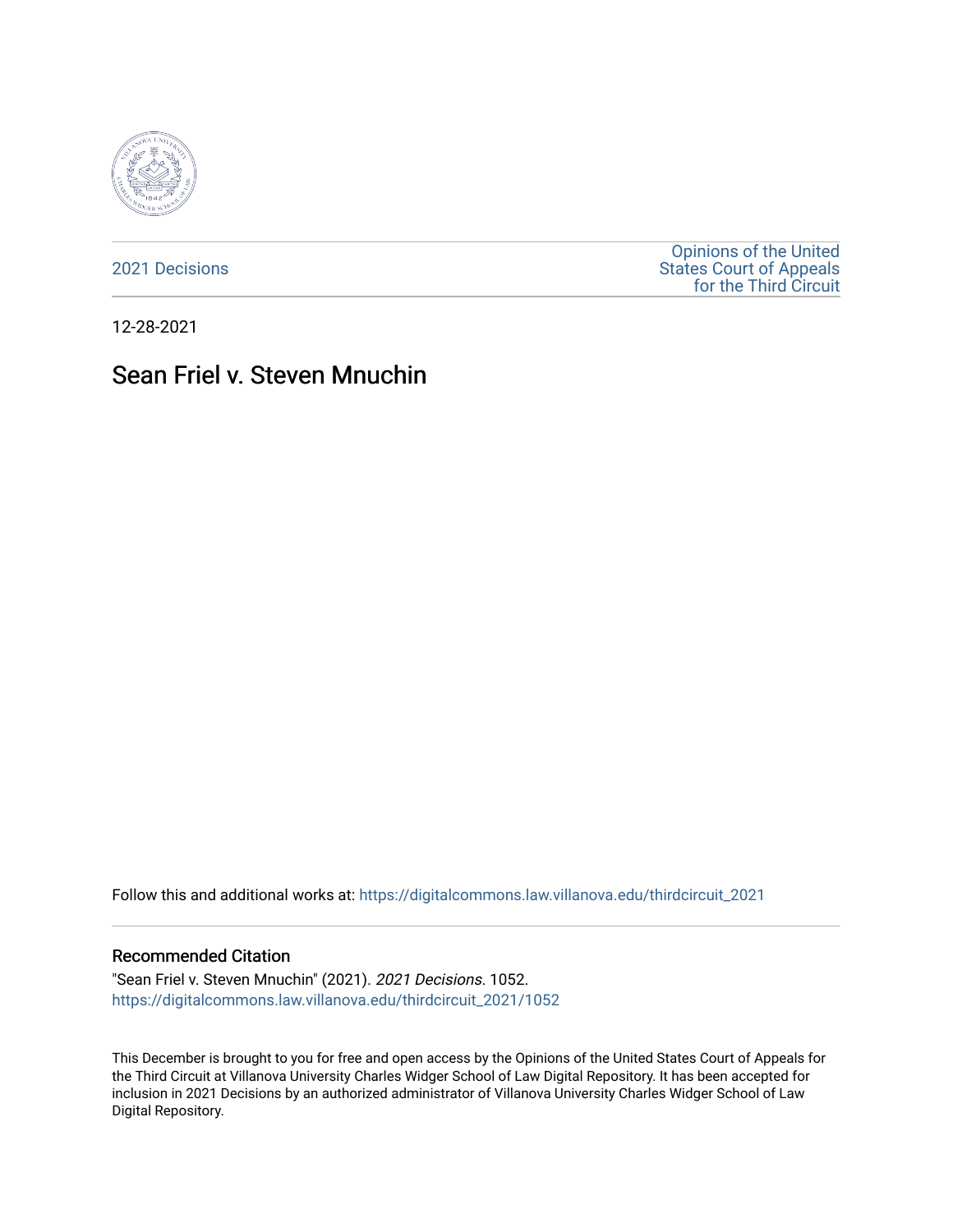### NOT PRECEDENTIAL

## UNITED STATES COURT OF APPEALS FOR THE THIRD CIRCUIT

\_\_\_\_\_\_\_\_\_\_\_\_\_\_

No. 20-2714 \_\_\_\_\_\_\_\_\_\_\_\_\_\_

### SEAN T. FRIEL,

Appellant

v.

STEVEN T. MNUCHIN, Secretary of the Treasury, Department of the Treasury, Internal Revenue Service Agency

\_\_\_\_\_\_\_\_\_\_\_\_\_\_

On Appeal from the United States District Court for the Eastern District of Pennsylvania (D.C. Civ. No. 2-19-cv-02559) United States District Judge: Honorable Timothy J. Savage \_\_\_\_\_\_\_\_\_\_\_\_\_\_

> Submitted under Third Circuit L.A.R. 34.1(a) October 26, 2021

BEFORE: GREENAWAY, JR., PHIPPS, and COWEN, Circuit Judges

(Filed: December 28, 2021) \_\_\_\_\_\_\_\_\_\_\_\_\_\_

## OPINION\* \_\_\_\_\_\_\_\_\_\_\_\_\_\_

COWEN, Circuit Judge.

<sup>\*</sup> This disposition is not an opinion of the full Court and pursuant to I.O.P. 5.7 does not constitute binding precedent.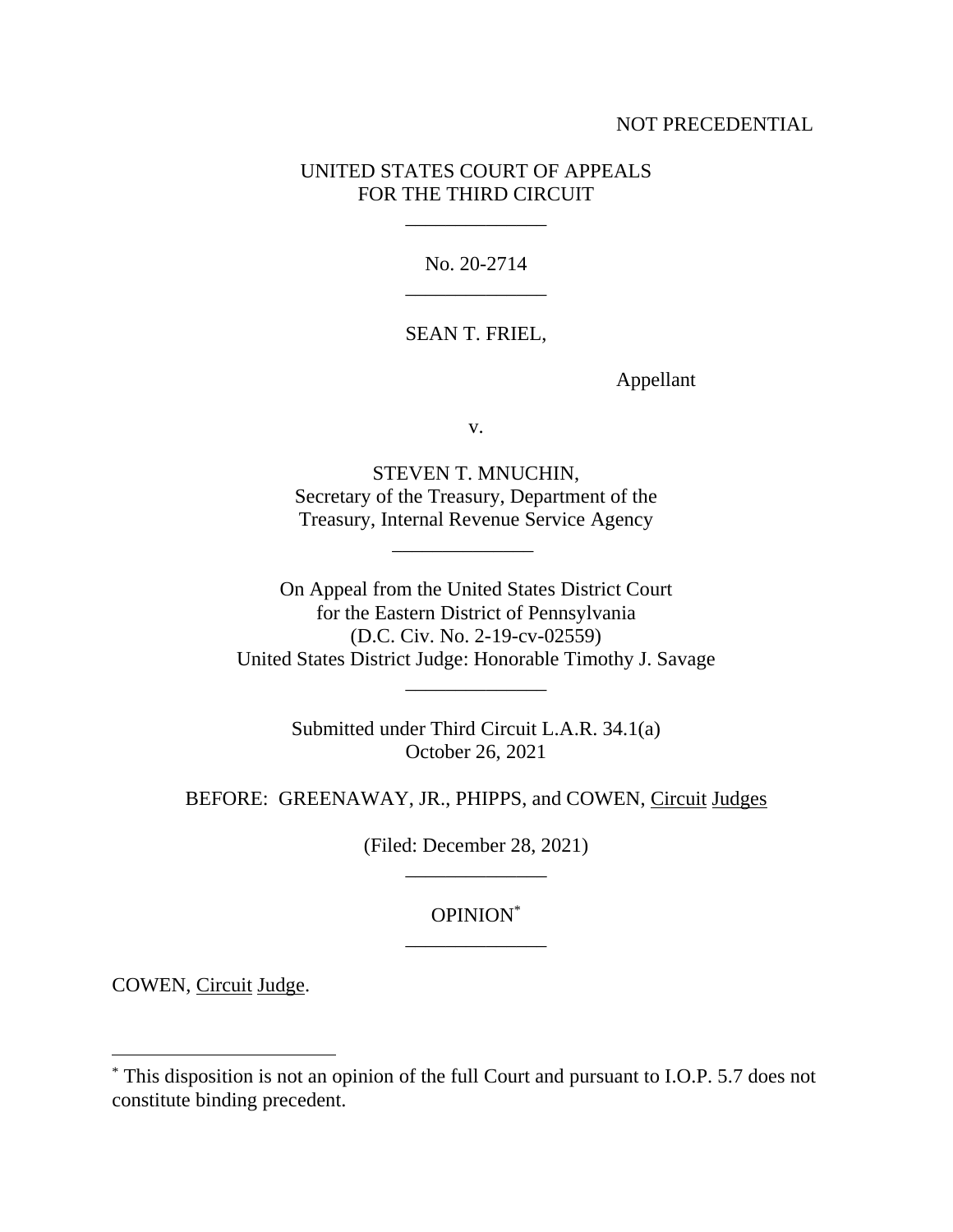Plaintiff Sean T. Friel appeals from the order of the United States District Court for the Eastern District of Pennsylvania granting the motion for summary judgment filed by Defendant Secretary of the Treasury.<sup>1</sup> We will affirm.

I.

Friel has worked for the IRS since 2002. This case arose out of a consensual romantic relationship that Friel had with Claudia Hernandez, an IRS supervisor. When Friel began dating Hernandez, she was married to Nader Goudarzi, a supervisor employed in a different unit of the IRS. Friel alleged that, as a result of this relationship, he was the victim of sex discrimination under Title VII, see 42 U.S.C. § 2000e, et seq. Specifically, he complained of disparate treatment and a hostile work environment, and he also asserted that he was targeted for retaliation on account of his complaints of unlawful discrimination.

The IRS moved for summary judgment, and the District Court granted its motion. According to the District Court:

Friel has not established a link between any non-sexual harassment and sex discrimination. Nor has he made out a *prima facie* case of sex discrimination or retaliation. Even if he had made out a *prima facie* case of retaliation, the IRS is entitled to judgment because it has articulated a legitimate, non-discriminatory reason for his suspension and denial of a performance award which Friel has not rebutted with evidence of pretext. Friel has also not shown severe or pervasive sexual harassment rising to the level of a hostile work environment. Therefore, we shall grant the motion for summary judgment.

<sup>&</sup>lt;sup>1</sup> Steven T. Mnuchin was the Secretary of the Treasury when the case was filed and decided in the District Court. Janet L. Yellen now holds this position and is automatically substituted as the nominal party. Fed. R. App. P.  $43(c)(2)$ . Like the District Court, we refer to the Defendant as the Internal Revenue Service ("IRS").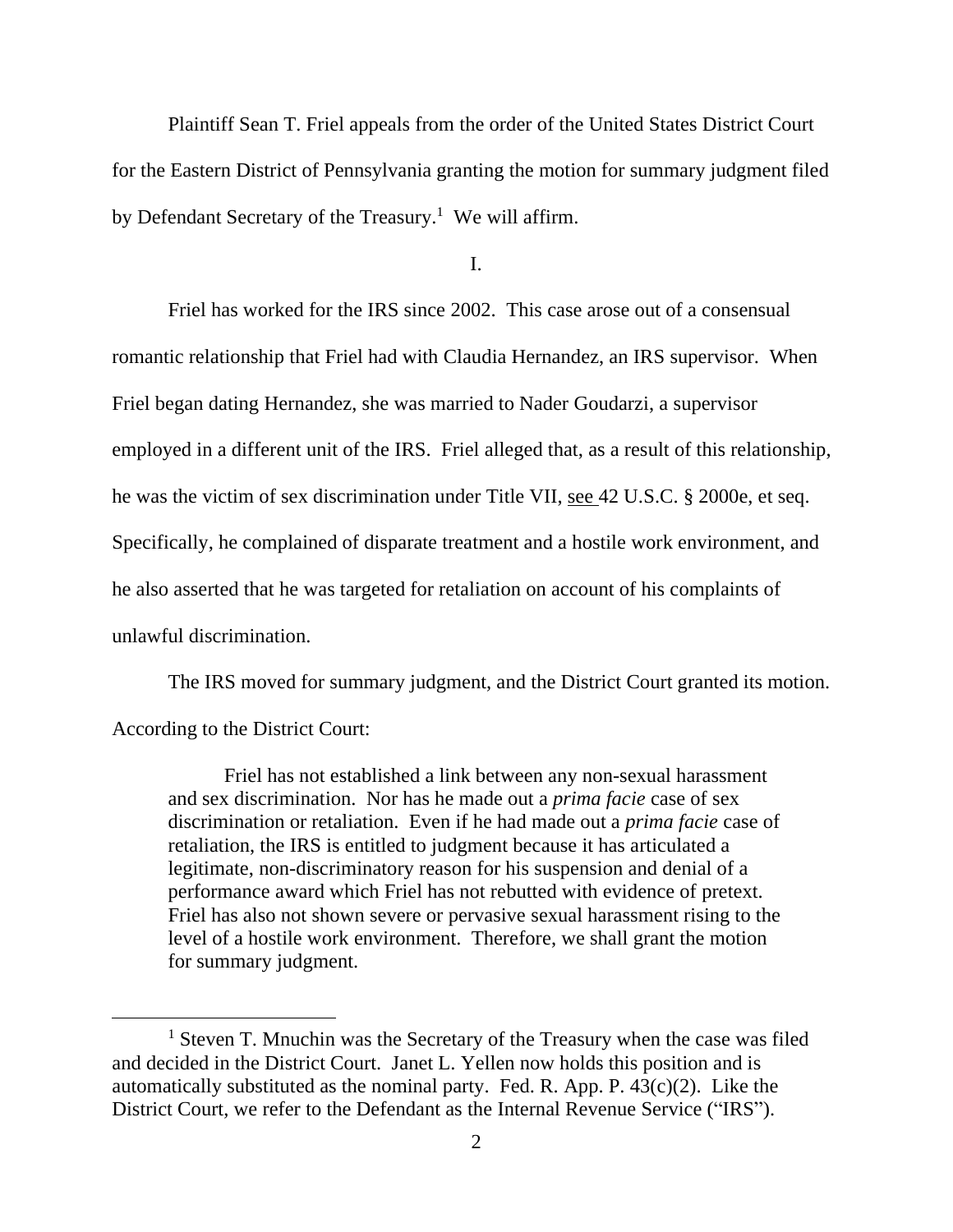Friel v. Mnuchin, 474 F. Supp. 3d 673, 681 (E.D. Pa. 2020).

II.

In its thorough and well-reasoned memorandum opinion, the District Court determined that Friel had failed to make out a prima facie case of disparate treatment based on sex under McDonnell Douglas.<sup>2</sup> According to the District Court, he did not establish that nonmembers of the protected class were treated more favorably under circumstances giving rise to an inference of unlawful discrimination, see, e.g., Jones v. Se. Pa. Transp. Auth., 796 F.3d 323, 327 (3d Cir. 2015), because "[h]e has not shown that the employment actions were gender-based and that women in the same circumstances were treated more favorably," Friel, 474 F. Supp. 3d at 687. With respect to Friel's hostile work environment claim, the District Court likewise concluded that (with one exception) Friel "points to no evidence demonstrating that his gender was a factor in the treatment he claims" to have suffered. Id. at 693; see also, e.g., Moody v. Atl. City Bd. of Educ., 870 F.3d 206, 213 (3d Cir. 2017) (stating that, to succeed on hostile work environment claim, plaintiff must establish that employee suffered intentional discrimination because of his or her sex). Although he did cite a single instance of any unwanted overture (i.e., shortly after he had broken up with Hernandez, she tugged on his

<sup>&</sup>lt;sup>2</sup> The District Court had subject matter jurisdiction over this discrimination action filed by a federal employee under 28 U.S.C. § 1331 and 42 U.S.C. §§ 2000e-5(f)(3) and 2000e-16(d). We have appellate jurisdiction under 28 U.S.C. § 1291. We exercise plenary review over a district court's summary judgment ruling. See, e.g., Blunt v. Lower Merion Sch. Dist., 767 F.3d 247, 265 (3d Cir. 2014). "The court shall grant summary judgment if the movant shows that there is no genuine dispute as to any material fact and the movant is entitled to judgment as a matter of law." Fed. R. Civ. P. 56(a).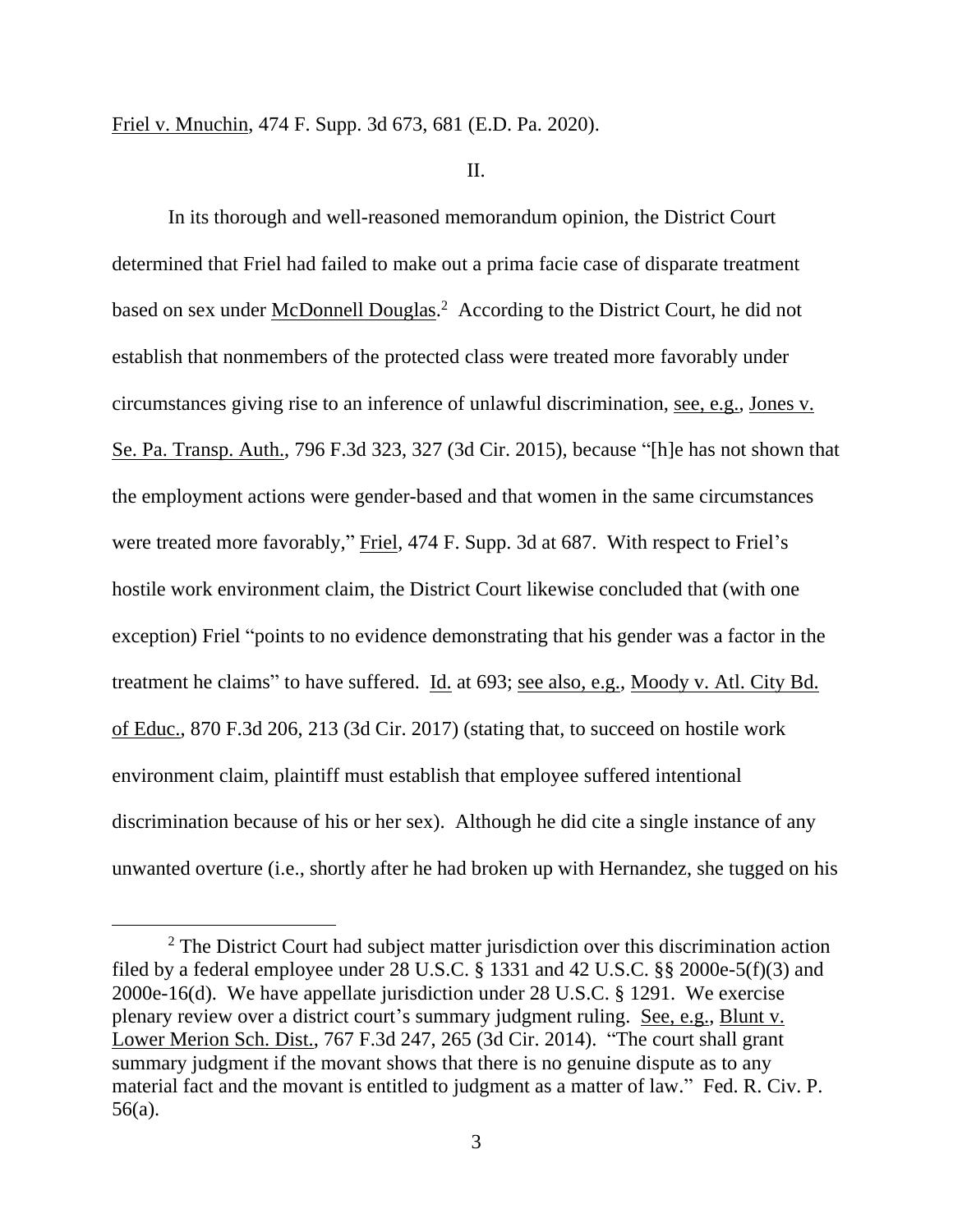shirt and suggested that they should get back together), the District Court determined that no reasonable jury could find that this single isolated incident, which was brief, nonthreatening, and did not interfere with Friel's work, was sufficient to create an objectively hostile work environment. See, e.g., Caver v. City of Trenton, 420 F.3d 243, 262-63 (3d Cir. 2005) (stating that isolated or single incident of harassment unless extremely serious does not establish hostile work environment and that, in determining whether conduct is sufficiently severe, totality of circumstances must be considered).

We agree with the District Court's disposition of Friel's disparate treatment and hostile work environment claims. Emphasizing the Supreme Court's recent ruling in Bostock v. Clayton County, 140 S. Ct. 1731 (2020), Friel attacks the District Court's determination that his treatment was not due to his sex. He insists that "[a]ll of the harassment [and disparate treatment] that he suffered was due to the relationship that he had with a supervisor and was grounded in his sex." (Appellant's Brief at 13.) According to Friel, "[t]here would have been no relationship were it not for his gender." (Id.) We observe that Bostock decided that "[a]n employer who fires an individual for being homosexual or transgender fires that person for traits or actions it would not have questioned in members of a different sex." Id. at 1737. "Sex plays a necessary and undisguisable role in the decision, exactly what Title VII forbids." Id. The Supreme Court confirmed that there are "countless [cases] where Title VII has nothing to say." Id. at 1742; see also, e.g., Burlington N. & Santa Fe Ry. Co. v. White, 548 U.S. 53, 68 (2006) (recognizing that Title VII does not create general civility code for workplace). "[A] but-for test directs us to change one thing at a time and see if the outcome changes.

4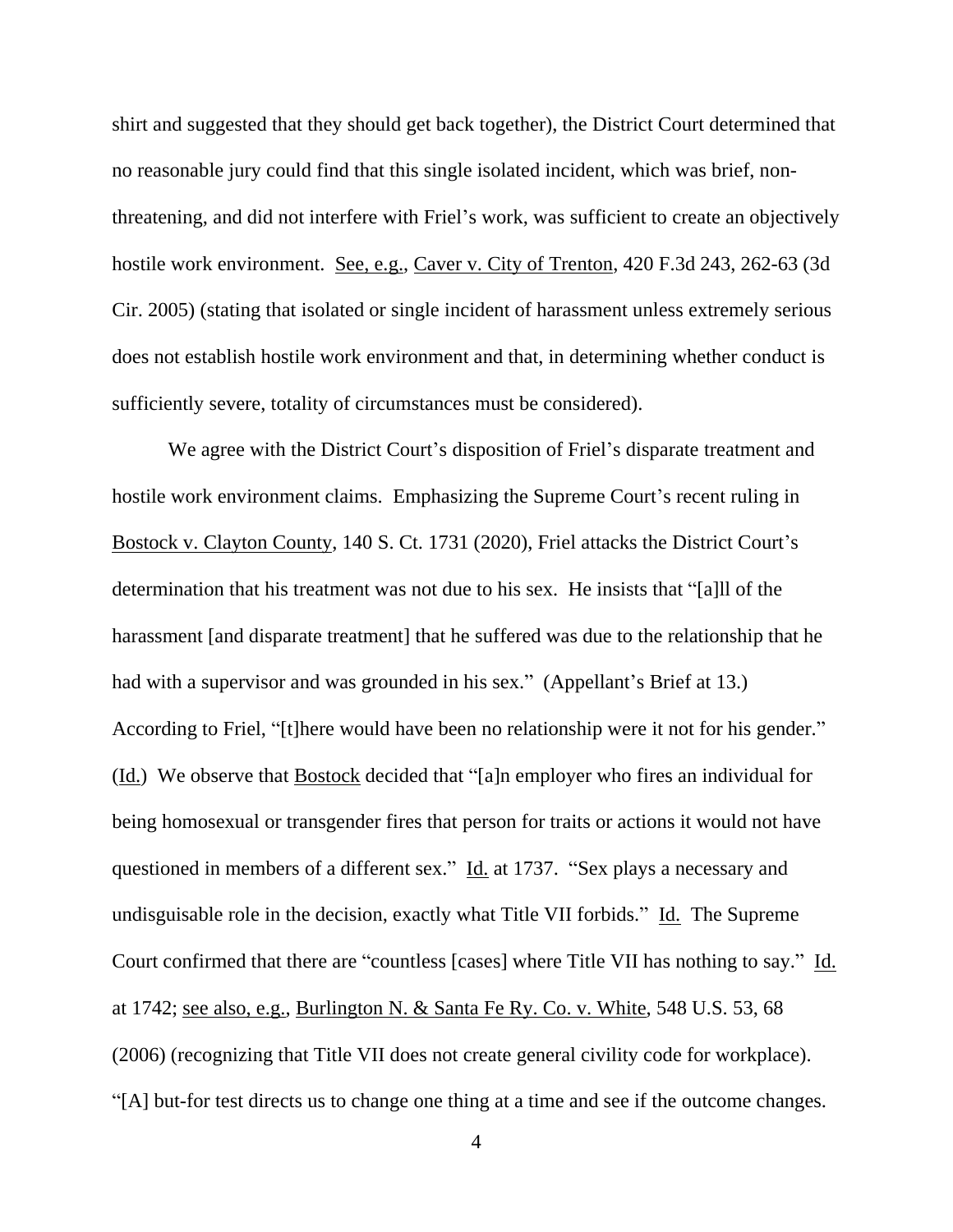If it does, we have found a but-for cause." Bostock, 140 S. Ct. at 1739. As the District Court explained, "[t]here is no evidence that had Friel been female in a relationship with Hernandez, he would have been treated differently." Friel, 474 F. Supp. 3d at 693. "No reasonable jury could conclude that these actions were motivated by Friel's gender and that a woman in his place would have been treated differently." Id. In fact, Friel's counsel acknowledged during oral argument before the District Court that changing gender or sexual orientation would make no difference in this case.<sup>3</sup> (See, e.g., JA425-JA426 (indicating that he could not deny even though he wished he could that "Goudarzi would have probably reacted the same way whether it be a man or a woman with whom his wife was having an affair").) Friel also "concedes that there was only a single incident that could be characterized specifically as *sexual* harassment and that it, standing alone, would not establish a hostile work environment." (Appellant's Brief at 23; see also e.g., JA100 (Friel testifying that no one other than Hernandez sexually harassed him).

In order to establish a prima facie claim of retaliation under Title VII, Friel must demonstrate that he engaged in protected activity under the statute, his employer took an adverse employment action against him either contemporaneous with or after the protected activity, and there is a causal connection between the protected activity and the adverse employment action. See, e.g., Moore v. City of Philadelphia, 461 F.3d 331, 340- 41 (3d Cir. 2006). According to the IRS and the District Court, Friel asserted "five

<sup>&</sup>lt;sup>3</sup> We note that the District Court thereby did not ignore the Supreme Court's Bostock opinion, which was decided after the parties had briefed the summary judgment motion. On the contrary, it was specifically addressed at oral argument.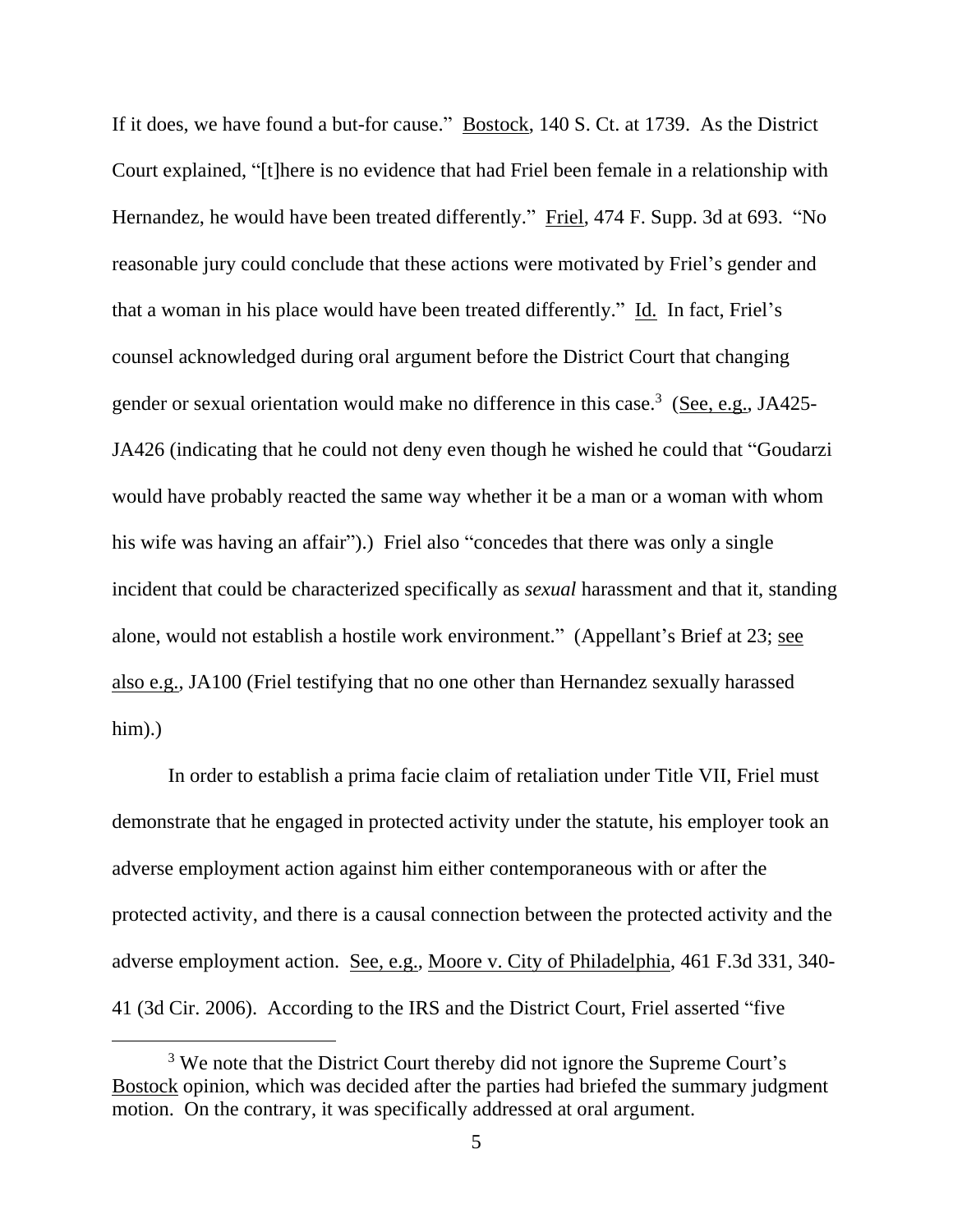adverse employment actions": "(1) denial of his shift change requests; (2) the counseling memo that resulted from Hernandez's accusations; (3) the lower annual performance review; (4) a lack of promotion; and (5) suspension resulting in award ineligibility." Friel, 474 F. Supp. at 3d at 688 (noting that Friel did not contest IRS's characterization of his allegations).

With respect to the 2015 shift change, the February 10, 2016 counseling memo, and the performance evaluation (signed by Friel's supervisor on May 9, 2016), we agree with the District Court that they all pre-dated his protected activity. Friel contends that his protected activity began in late 2015 or early 2016, but he also acknowledges that he had received his desired work schedule in June 2015. In fact, he testified that "the shift changes started before the prior protected activity." (JA127.) "Friel engaged in protected activity when he filed EEO complaints on August 24, 2016, September 7, 2017 and November 7, 2018." Id. (citing JA198-JA205, JA208-JA219, JA220-JA231). The IRS acknowledges that the record showed that he first received EEO counseling from Adrienne Taylor on May 10, 2016, and, as part of this counseling, he complained about the evaluation he had just received. 4 In turn, the District Court correctly observed that Friel did not allege gender or other unlawful discrimination under Title VII in the complaints to TIGTA [the United States Treasury Inspector General for Tax Administration] and Hernandez (his romantic partner). See, e.g., Slagle v. Cty. of

<sup>&</sup>lt;sup>4</sup> At his deposition, Friel said that he had first met with an EEO counselor named Michael Bailey some time in 2016. But "there is no documentation in the record of Friel's interactions with Bailey to show that he raised Title VII claims, as opposed to the many non-Title VII accusations Friel has asserted." (Appellee's Brief at 35-36 n.7.)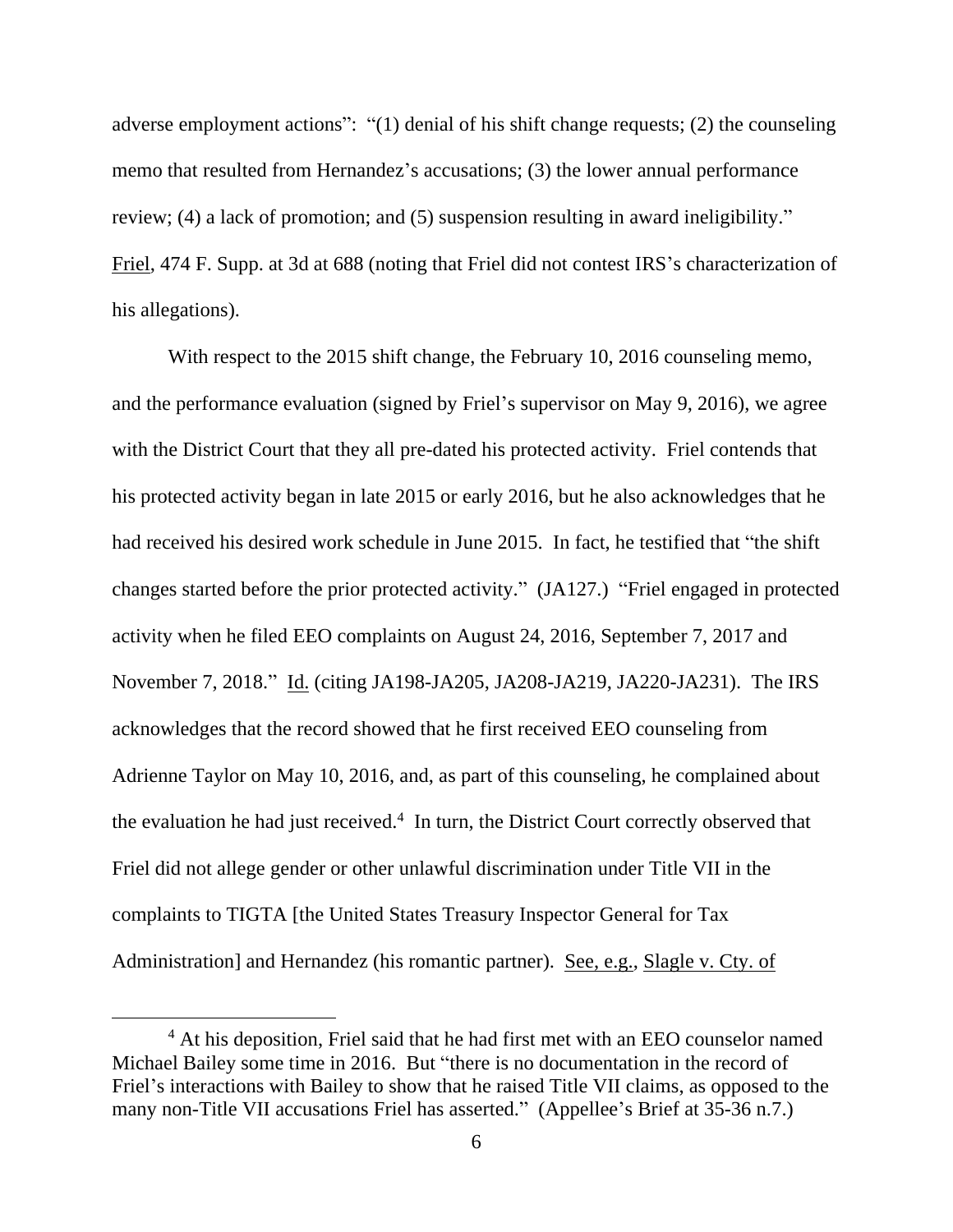Clarion, 435 F.3d 262, 267-68 (3d Cir. 2006) (stating that Title VII's anti-retaliation provision does not apply to any charge, regardless of its content, vague allegations of "civil rights" violations do not meet low bar for participation, and plaintiff must "allege in the charge that his or her employer violated Title VII by discriminating against him or her on the basis of race, color, religion, sex, or national origin, in any manner.").

Similarly, the District Court appropriately concluded that the counseling memo, the performance evaluation, and any supposed failure to "promote" did not rise to the level of an adverse employment action. "In the present context that means that the employer's actions must be harmful to the point that they could well dissuade a reasonable worker from making or supporting a charge of discrimination." Burlington N., 548 U.S. at 57; <u>see also, e.g., id.</u> at 68 (stating that employee's decision to report allegedly discriminatory behavior cannot immunize that employee from those petty slights or minor annoyances that often take place at work). As the District Court explained, the counseling memo was only "advisory" in nature and merely warned of possible future consequences if Friel engaged in similar conduct in the future. Friel's overall performance score also did not change from 2015 to 2016 (his scores in two categories went down while the scores in two other categories increased). In fact, Friel received the same time-off award in 2016 as he had the previous year. With respect to "promotion," Friel admitted at his deposition that he had received all the grade and step increases to which he was entitled, and there was no evidence indicating that he had received these increases at a slower rate on account of any protected activity.

Finally, we agree with the District Court that, "[a]lthough the suspension was an

7